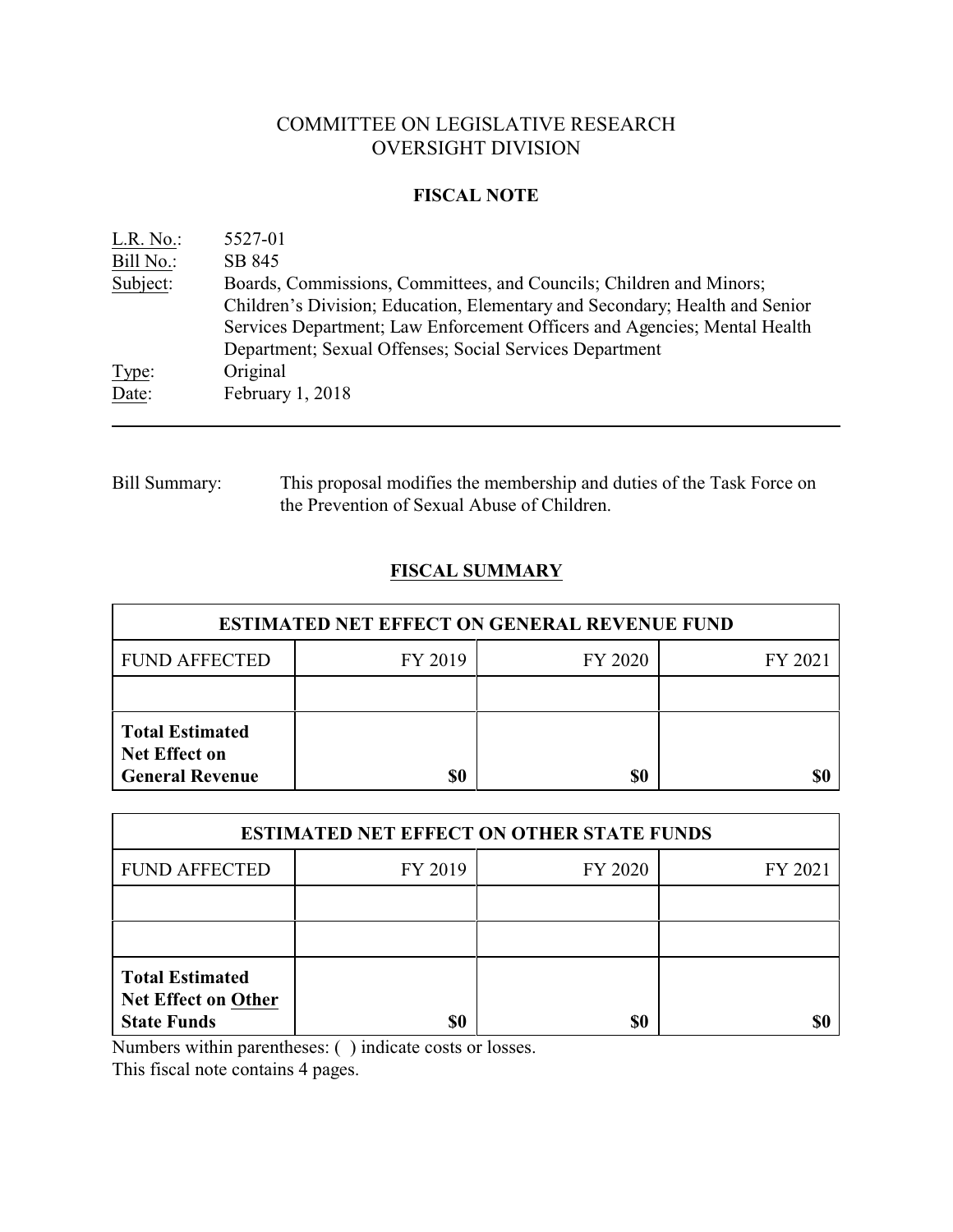L.R. No. 5527-01 Bill No. SB 845 Page 2 of 4 February 1, 2018

| <b>ESTIMATED NET EFFECT ON FEDERAL FUNDS</b>                        |         |         |         |  |  |
|---------------------------------------------------------------------|---------|---------|---------|--|--|
| <b>FUND AFFECTED</b>                                                | FY 2019 | FY 2020 | FY 2021 |  |  |
|                                                                     |         |         |         |  |  |
|                                                                     |         |         |         |  |  |
| <b>Total Estimated</b><br>Net Effect on All<br><b>Federal Funds</b> | \$0     | \$0     |         |  |  |

| <b>ESTIMATED NET EFFECT ON FULL TIME EQUIVALENT (FTE)</b>    |         |         |         |  |  |
|--------------------------------------------------------------|---------|---------|---------|--|--|
| <b>FUND AFFECTED</b>                                         | FY 2019 | FY 2020 | FY 2021 |  |  |
|                                                              |         |         |         |  |  |
|                                                              |         |         |         |  |  |
| <b>Total Estimated</b><br><b>Net Effect on</b><br><b>FTE</b> |         |         |         |  |  |

 $\Box$  Estimated Net Effect (expenditures or reduced revenues) expected to exceed \$100,000 in any of the three fiscal years after implementation of the act.

| <b>ESTIMATED NET EFFECT ON LOCAL FUNDS</b> |         |         |        |  |
|--------------------------------------------|---------|---------|--------|--|
| <b>FUND AFFECTED</b>                       | FY 2019 | FY 2020 | FY 202 |  |
| <b>Local Government</b>                    | \$0     | \$0     | \$0    |  |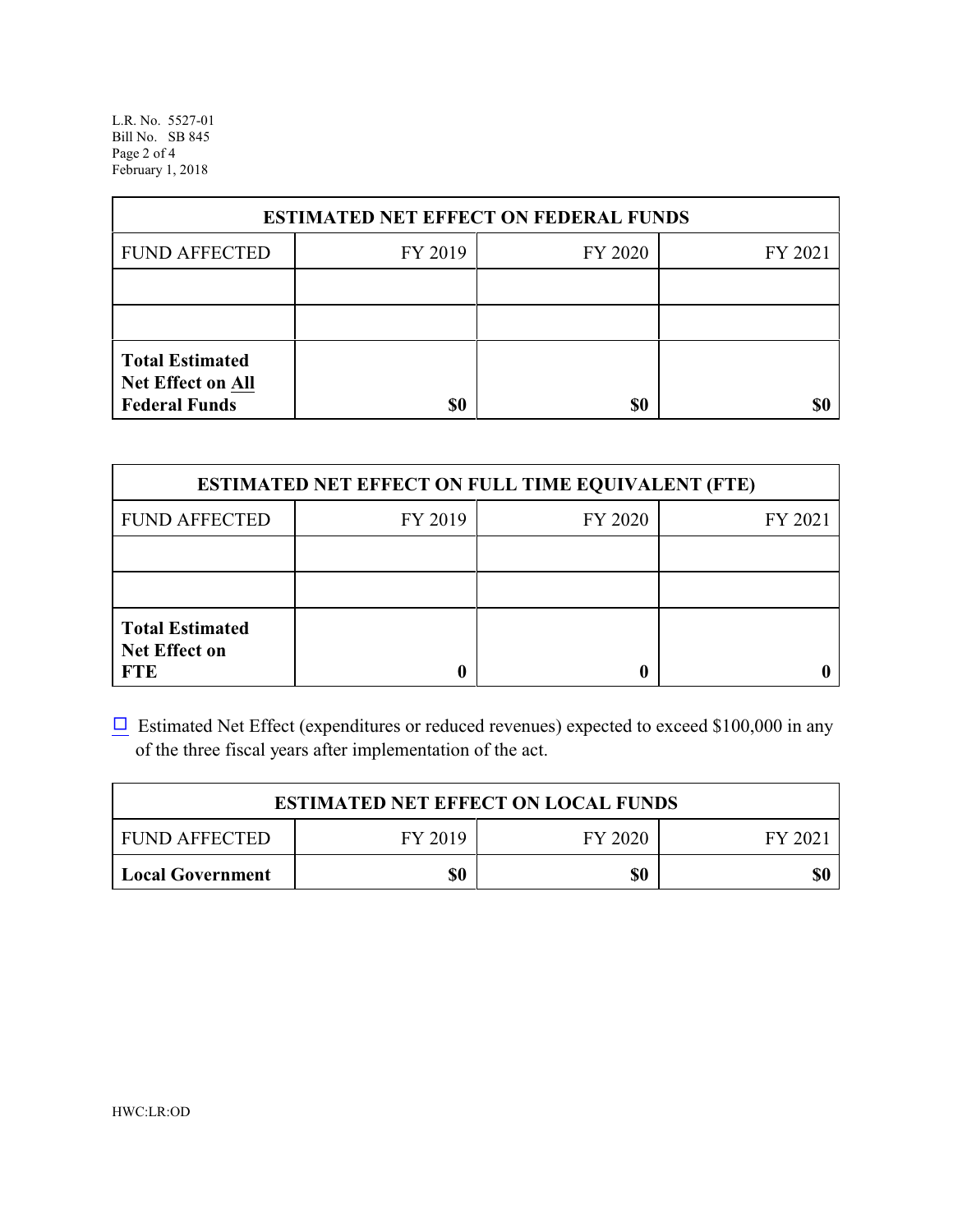L.R. No. 5527-01 Bill No. SB 845 Page 3 of 4 February 1, 2018

### **FISCAL ANALYSIS**

### ASSUMPTION

Officials from the **Department of Social Services (DSS), Divisions of: Children's**, **Legal Services**, **Youth Services**, the **Department of Elementary and Secondary Education**, the **Department of Health and Senior Services**, the **Department of Mental Health**, the **Missouri Office of Prosecution Services** and the **Office of Administration, Divisions of: Accounting**, **Facilities Management, Design and Construction**, **General Services**, **Personnel**, **Purchasing and Materials Management** and **Information Technology Services** each assume the proposal would not fiscally impact their respective agencies.

**Oversight** notes the provisions of this proposal make changes to the membership and duties of the Task Force. In addition, it moves the Task Force on the Prevention of Sexual Abuse of Children from Chapter 160 - Schools to Chapter 210 - Child Protection and Reformation (under DSS).

| FISCAL IMPACT - State Government | FY 2019<br>$(10 \text{ Mo.})$ | FY 2020    | FY 2021                       |
|----------------------------------|-------------------------------|------------|-------------------------------|
|                                  | <u>\$0</u>                    | <u>\$0</u> | $\underline{\underline{\$0}}$ |
| FISCAL IMPACT - Local Government | FY 2019<br>$(10 \text{ Mo.})$ | FY 2020    | FY 2021                       |
|                                  | <u>\$0</u>                    | <u>\$0</u> | <u>\$0</u>                    |

### FISCAL IMPACT - Small Business

No direct fiscal impact to small businesses would be expected as a result of this proposal.

### FISCAL DESCRIPTION

The proposed legislation appears to have no direct fiscal impact.

This legislation is not federally mandated, would not duplicate any other program and would not require additional capital improvements or rental space.

HWC:LR:OD